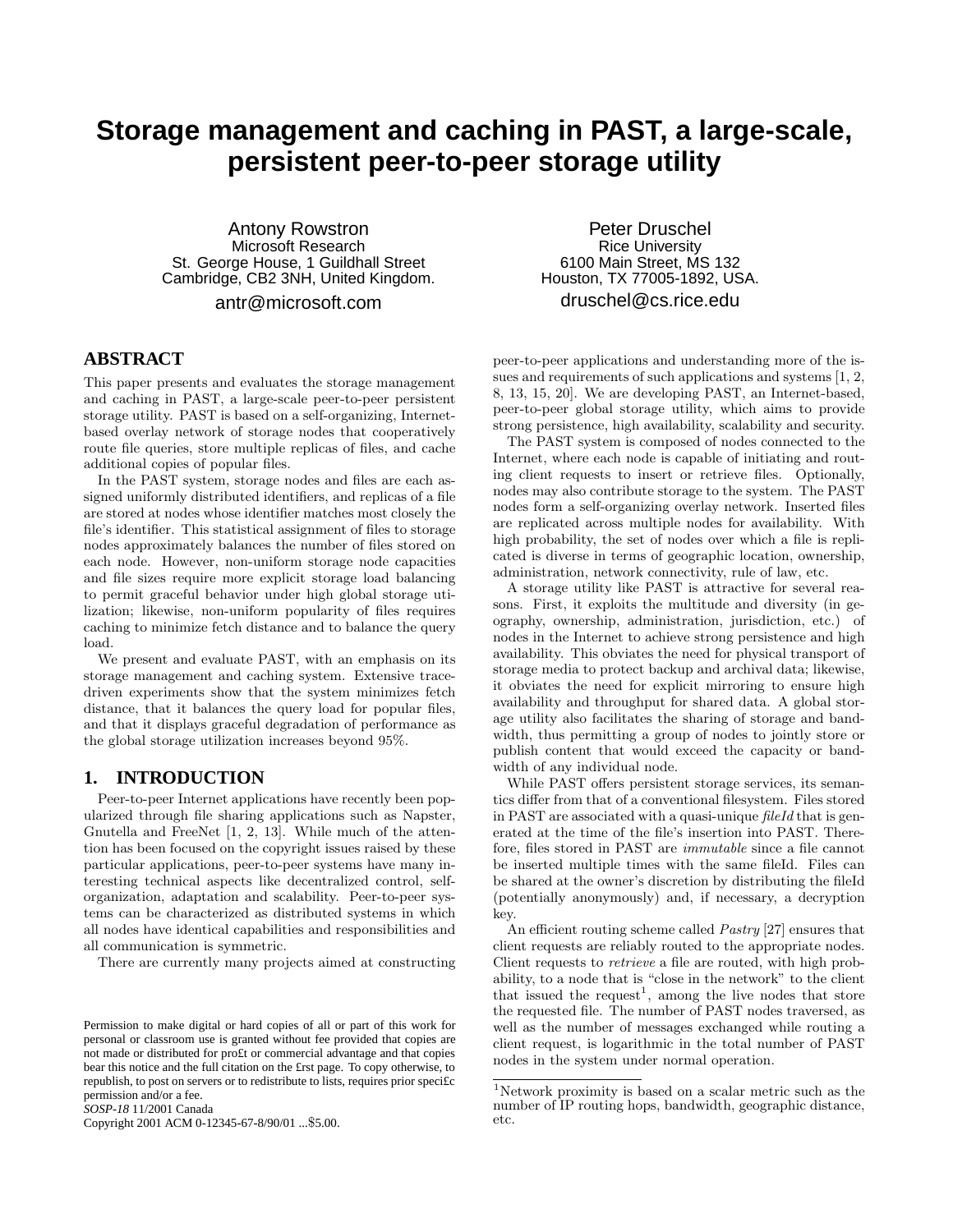To retrieve a file in PAST, a client must know its fileId and, if necessary, its decryption key. PAST does not provide facilities for searching, directory lookup, or key distribution. Layering such facilities on top of Pastry, the same peer-to-peer substrate that PAST is based on, is the subject of current research. Finally, PAST is intended as an archival storage and content distribution utility and not as a general-purpose filesystem. It is assumed that users interact primarily with a conventional filesystem, which acts as a local cache for files stored in PAST.

In this paper, we focus on the storage management and caching in PAST. In Section 2, an overview of the PAST architecture is given and we briefly describe Pastry, PAST's content location and routing scheme. Section 3 describes the storage management and Section 4 the mechanisms and policies for caching in PAST. Results of an experimental evaluation of PAST are presented in Section 5. Related work is discussed in Section 6 and we conclude in Section 7.

#### **2. PAST OVERVIEW**

Any host connected to the Internet can act as a PAST node by installing the appropriate software. The collection of PAST nodes forms an overlay network in the Internet. Minimally, a PAST node acts as an access point for a user. Optionally, a PAST node may also contribute storage to PAST and participate in the routing of requests within the PAST network.

The PAST system exports the following set of operations to its clients:

• fileId = Insert(name, owner-credentials, k, file) stores a file at a user-specified number  $k$  of diverse nodes within the PAST network. The operation produces a 160-bit identifier (fileId) that can be used subsequently to identify the file. The fileId is computed as the secure hash (SHA-1) of the file's name, the owner's public key, and a randomly chosen salt. This choice ensures (with very high probability) that fileIds are unique. Rare fileId collisions are detected and lead to the rejection of the later inserted file.

• file = Lookup(fileId) reliably retrieves a copy of the file identified by fileId if it exists in PAST and if one of the  $k$  nodes that store the file is reachable via the Internet. The file is normally retrieved from a live node "near" the PAST node issuing the lookup (in terms of the proximity metric), among the nodes that store the file.

• Reclaim(fileId, owner-credentials) reclaims the storage occupied by the k copies of the file identified by fileId. Once the operation completes, PAST no longer guarantees that a lookup operation will produce the file. Unlike a delete operation, reclaim does not guarantee that the file is no longer available after it was reclaimed. These weaker semantics avoid complex agreement protocols among the nodes storing the file.

Each PAST node is assigned a 128-bit node identifier, called a nodeId. The nodeId indicates a node's position in a circular namespace, which ranges from 0 to  $2^{128} - 1$ . The nodeId assignment is quasi-random (e.g., SHA-1 hash of the node's public key) and cannot be biased by a malicious node operator. This process ensures that there is no correlation between the value of the nodeId and the node's geographic location, network connectivity, ownership, or jurisdiction. It follows then that a set of nodes with adjacent nodeIds are highly likely to be diverse in all these aspects. Such a set is therefore an excellent candidate for storing the replicas of a file, as the nodes in the set are unlikely to conspire or be subject to correlated failures or threats.

During an insert operation, PAST stores the file on the  $k$ PAST nodes whose nodeIds are numerically closest to the 128 most significant bits (msb) of the file's fileId. This invariant is maintained over the lifetime of a file, despite the arrival, failure and recovery of PAST nodes. For the reasons outlined above, with high probability, the  $k$  replicas are stored on a diverse set of PAST nodes.

Another invariant is that both the set of existing nodeId values as well as the set of existing fileId values are uniformly distributed in their respective domains. This property follows from the quasi-random assignment of nodeIds and fileIds; it ensures that the number of files stored by each PAST node is roughly balanced. This fact provides only an initial approximation to balancing the storage utilization among the PAST nodes. Since files differ in size and PAST nodes differ in the amount of storage they provide, additional, explicit means of load balancing are required; they are described in Section 3.

The number  $k$  is chosen to meet the availability needs of a file, relative to the expected failure rates of individual nodes. However, popular files may need to be maintained at many more nodes in order to meet and balance the query load for the file and to minimize latency and network traffic. PAST adapts to query load by caching additional copies of files in the unused portions of PAST node's local disks. Unlike the  $k$  primary replicas of a file, such cached copies may be discarded by a node at any time. Caching in PAST is discussed in Section 4.

PAST is layered on top of Pastry, a peer-to-peer request routing and content location scheme. Pastry is fully described and evaluated in [27]. To make this paper selfcontained, we give a brief overview of Pastry.

## **2.1 Pastry**

Pastry is a peer-to-peer routing substrate that is efficient, scalable, fault resilient and self-organizing. Given a fileId, Pastry routes an associated message towards the node whose nodeId is numerically closest to the 128 msbs of the fileId, among all live nodes. Given the PAST invariant that a file is stored on the k nodes whose nodeIds are numerically closest to the 128 msbs of the fileId, it follows that a file can be located unless all k nodes have failed simultaneously (i.e., within a recovery period).

Assuming a PAST network consisting of N nodes, Pastry can route to the numerically closest node for a given fileId in less than  $\lceil log_{2b} N \rceil$  steps under normal operation (b is a configuration parameter with typical value 4). Despite concurrent node failures, eventual delivery is guaranteed unless  $|l/2|$  nodes with *adjacent* nodeIds fail simultaneously (*l* is a configuration parameter with typical value 32).

The tables required in each PAST node have only  $(2<sup>b</sup> - 1)$ <sup>\*</sup>  $\lfloor log_{2b} N \rfloor + 2l$  entries, where each entry maps a nodeId to the associated node's IP address. Moreover, after a node failure or the arrival of a new node, the invariants can be restored by exchanging  $O(log_{2b}N)$  messages among the affected nodes. In the following, we briefly sketch the Pastry routing scheme.

For the purpose of routing, nodeIds and fileIds are thought of as a sequence of digits with base  $2^b$ . A node's routing table is organized into  $\lceil log_{2b} N \rceil$  levels with  $2^b - 1$  entries each. The  $2^b - 1$  entries at level n of the routing table each refer to a node whose nodeId shares the present node's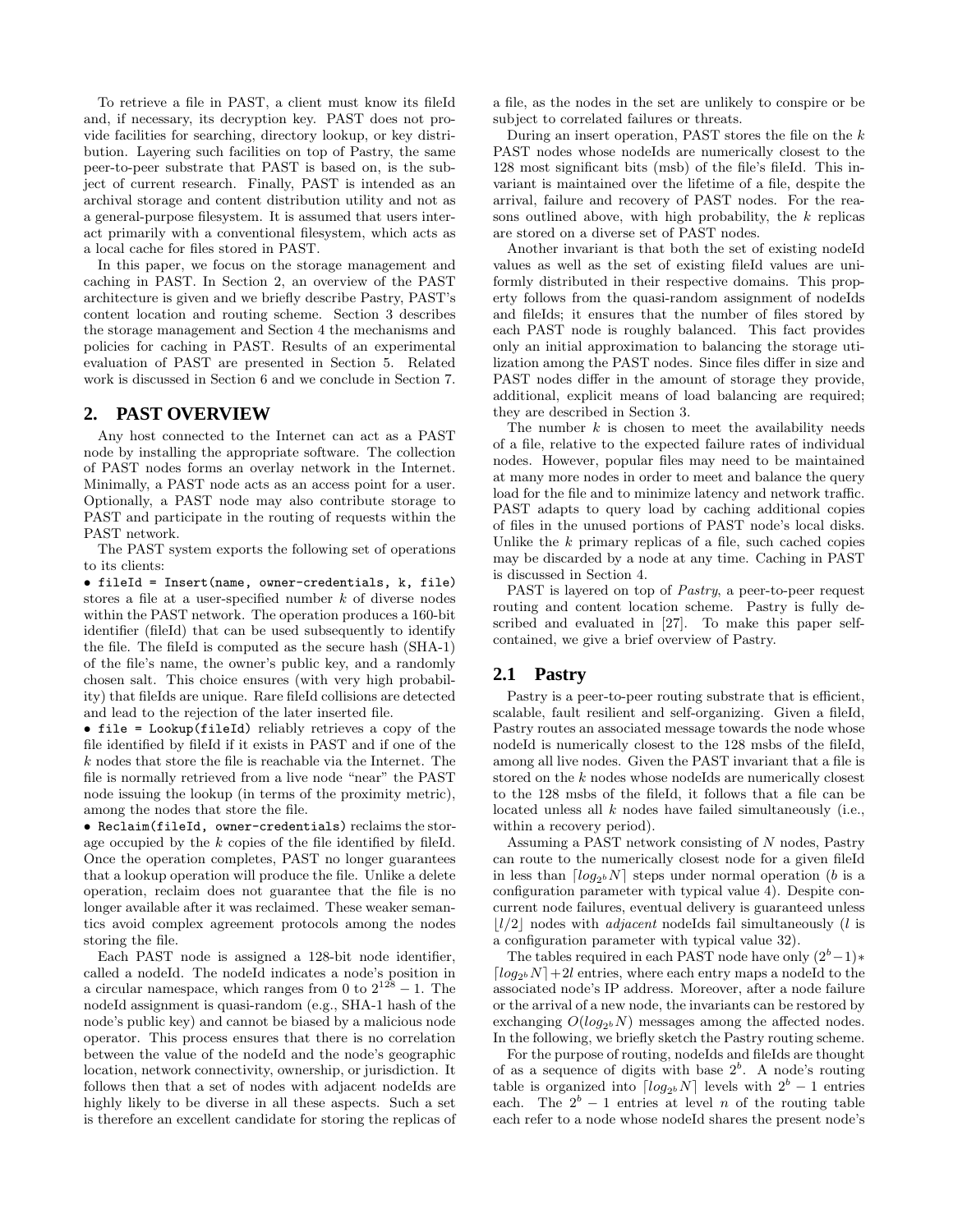nodeId in the first *n* digits, but whose  $n + 1$ th digit has one of the  $2^b - 1$  possible values other than the  $n + 1$ th digit in the present node's id. Each entry in the routing table points to one of potentially many nodes whose nodeId have the appropriate prefix; in practice, a node is chosen that is close to the present node, according to the proximity metric. If no node is known with a suitable nodeId, then the routing table entry is left empty. The uniform distribution of nodeIds ensures an even population of the nodeId space; thus, only  $\lceil log_{2b} N \rceil$  levels are populated in the routing table.

In addition to the routing table, each node maintains IP addresses for the nodes in its leaf set and its neighborhood set. The leaf set is the set of nodes with the  $l/2$  numerically closest larger nodeIds, and the  $l/2$  nodes with numerically closest smaller nodeIds, relative to the present node's nodeId. The neighborhood set is a set of l nodes that are near the present node, according to the proximity metric. It is not used in routing, but is useful during node addition/recovery. Figure 1 depicts the state of a PAST node with the nodeId  $10233102$  (base 4), in a hypothetical system that uses 16 bit nodeIds and values of  $b = 2$  and  $l = 8$ .

| Nodeld 10233102  |                |                |                |  |  |  |
|------------------|----------------|----------------|----------------|--|--|--|
| Leaf set         | <b>SMALLER</b> | <b>LARGER</b>  |                |  |  |  |
| 10233033         | 10233021       | 10233120       | 10233122       |  |  |  |
| 10233001         | 10233000       | 10233230       | 10233232       |  |  |  |
| Routing table    |                |                |                |  |  |  |
| $-0 - 2212102$   |                | $-2 - 2301203$ | $-3 - 1203203$ |  |  |  |
|                  | 1-1-301233     | 1-2-230203     | 1-3-021022     |  |  |  |
| 10-0-31203       | 10-1-32102     |                | 10-3-23302     |  |  |  |
| 102-0-0230       | 102-1-1302     | 102-2-2302     |                |  |  |  |
| 1023-0-322       | 1023-1-000     | 1023-2-121     | 3              |  |  |  |
| 10233-0-01       |                | 10233-2-32     |                |  |  |  |
|                  |                | 102331-2-0     |                |  |  |  |
|                  |                |                |                |  |  |  |
| Neighborhood set |                |                |                |  |  |  |
| 13021022         | 10200230       | 11301233       | 31301233       |  |  |  |
| 02212102         | 22301203       | 31203203       | 33213321       |  |  |  |

**Figure 1: State of a hypothetical Pastry node with nodeId 10233102,**  $b = 2$ , and  $l = 8$ . All numbers **are in base 4. The top row of the routing table represents level zero. The shaded cell at each level of the routing table shows the corresponding digit of the present node's nodeId. The nodeIds in each entry have been split to show the** common prefix with 10233102 **-** next digit **-** rest of nodeId**. The associated IP addresses are not shown.**

In each routing step, a node normally forwards the message to a node whose nodeId shares with the fileId a prefix that is at least one digit (or b bits) longer than the prefix that the fileId shares with the present node's id. If no such node is known, the message is forwarded to a node whose nodeId shares a prefix with the fileId as long as the current node, but is numerically closer to the fileId than the present node's id. Such a node must be in the leaf set unless the message has already arrived at the node with numerically closest nodeId. And, unless  $\lfloor l/2 \rfloor$  adjacent nodes in the leaf set have failed simultaneously, at least one of those nodes must be live.

**Locality** Next, we briefly discuss Pastry's properties with

respect to the network proximity metric. Recall that the entries in the node routing tables are chosen to refer to a nearby node, in terms of the proximity metric, with the appropriate nodeId prefix. As a result, in each step a message is routed to a "nearby" node with a longer prefix match (by one digit). This local heuristic obviously cannot achieve globally shortest routes, but simulations have shown that the average distance traveled by a message, in terms of the proximity metric, is only 50% higher than the corresponding "distance" of the source and destination in the underlying network [27].

Moreover, since Pastry repeatedly takes a locally "short" routing step towards a node that shares a longer prefix with the fileId, messages have a tendency to first reach a node, among the  $k$  nodes that store the requested file, that is near the client, according to the proximity metric. One experiment shows that among 5 replicated copies of a file, Pastry is able to find the "nearest" copy in 76% of all lookups and it finds one of the two "nearest" copies in 92% of all lookups [27].

**Node addition and failure** A key design issue in Pastry is how to efficiently and dynamically maintain the node state, i.e., the routing table, leaf set and neighborhood sets, in the presence of node failures, node recoveries, and new node arrivals. The protocol is described and evaluated in full detail in [27].

Briefly, an arriving node with the newly chosen nodeId X can initialize its state by contacting a "nearby" node A (according to the proximity metric) and asking A to route a special message with the destination set to  $X$ . This message is routed to the existing node  $Z$  with nodeId numerically closest to  $X^2$ . X then obtains the leaf set from Z, the neighborhood set from  $A$ , and the *i*th row of the routing table from the ith node encountered along the route from  $A$  to  $Z$ . One can show that using this information,  $X$  can correctly initialize its state and notify all nodes that need to know of its arrival, thereby restoring all of Pastry's invariants.

To handle node failures, neighboring nodes in the nodeId space (which are aware of each other by virtue of being in each other's leaf set) periodically exchange keep-alive messages. If a node is unresponsive for a period  $T$ , it is presumed failed. All members of the failed node's leaf set are then notified and they update their leaf sets to restore the invariant. Since the leaf sets of nodes with adjacent nodeIds overlap, this update is trivial. A recovering node contacts the nodes in its last known leaf set, obtains their current leafs sets, updates its own leaf set and then notifies the members of its new leaf set of its presence. Routing table entries that refer to failed nodes are repaired lazily; the details are not relevant to the subject of this paper [27].

Pastry, as described so far, is deterministic and thus vulnerable to malicious or failed nodes along the route that accept messages but do not correctly forward them. Repeated queries could thus fail each time, since they are likely to take the same route. To overcome this problem, the routing is actually randomized. To avoid routing loops, a message must always be forwarded to a node that shares at least as long a prefix with, but is numerically closer to the destination node in the namespace than the current node. The choice among multiple such nodes is random. In practice, the probabil-

<sup>&</sup>lt;sup>2</sup>In the exceedingly unlikely event that  $X$  and  $Z$  are equal, the new node must obtain a new nodeId.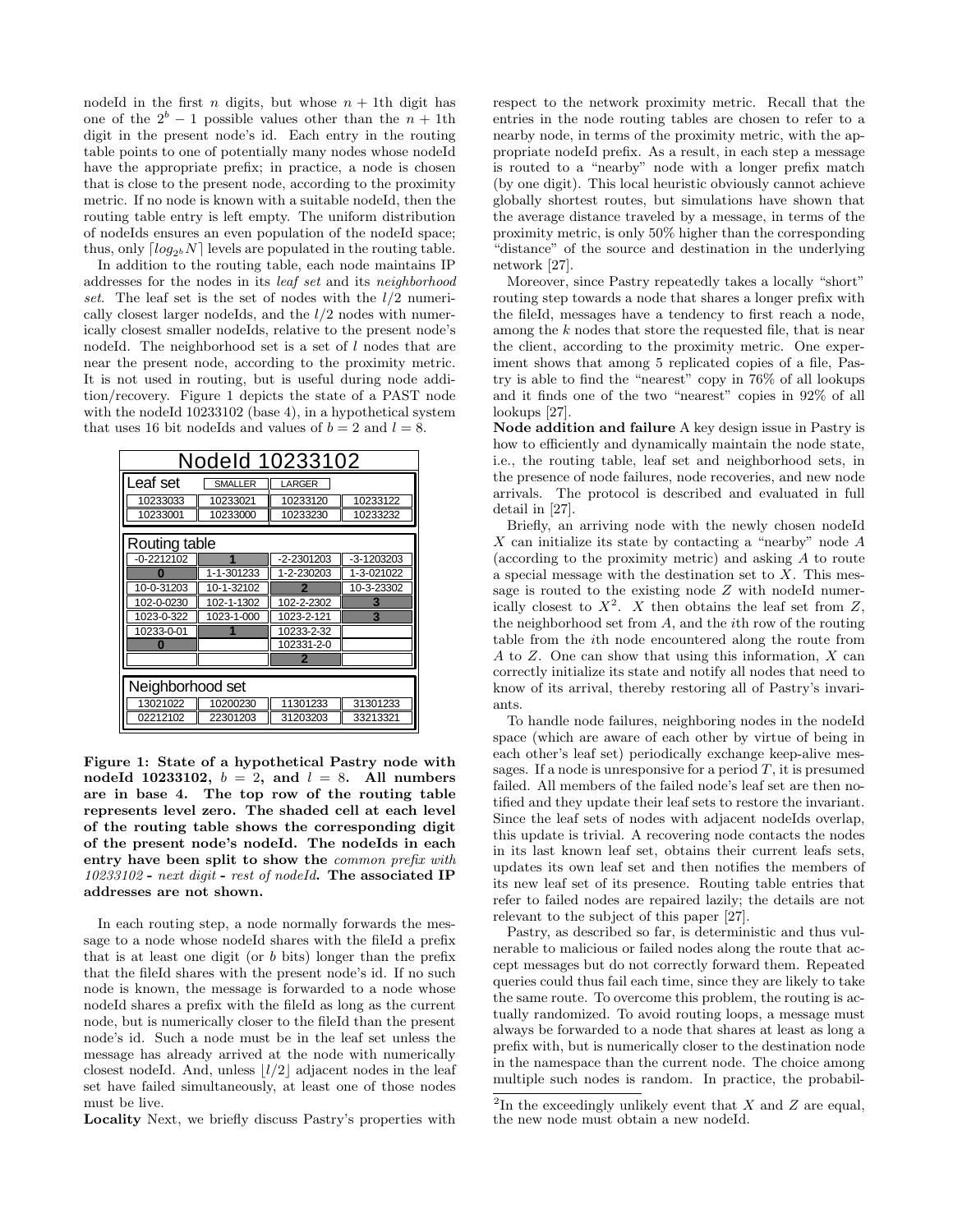ity distribution is heavily biased towards the best choice to ensure low average route delay. In the event of a malicious or failed node along the path, the client may have to issue several requests, until a route is chosen that avoids the bad node.

A full description and evaluation of Pastry can be found in [27]. In principle, it should be possible to layer PAST on top of one of the other peer-to-peer routing schemes described in the literature, such as Tapestry [31], Chord [30] or CAN [25]. However, some of PAST's properties with respect to network locality and fault resilience may change in this case, depending on the properties of the underlying routing scheme.

#### **2.2 PAST operations**

Next, we briefly describe how PAST implements the insert, lookup and reclaim operations.

In response to an *insert request*, a fileId is computed as the SHA-1 hashcode of the file's textual name, the client's public key, and a random salt. The required storage (file size times  $k$ ) is debited against the client's storage quota, and a file certificate is issued and signed with the owner's private key. The certificate contains the fileId, a SHA-1 hash of the file's content, the replication factor  $k$ , the salt, a creation date and other optional file metadata.

The file certificate and the associated file are then routed via Pastry, using the fileId as the destination. When the message reaches the first among the k nodes closest to the fileId, that node verifies the file certificate, recomputes the content hashcode and compares it with the content hashcode in the file certificate. If everything checks out, then the node accepts responsibility for a replica of the file and forwards the insert request to the other  $k - 1$  nodes with nodeIds numerically closest to the fileId.

Once all k nodes have accepted a replica, an acknowledgment is passed back to the client, to which each of the  $k$ replica storing nodes attach a store receipt. The client verifies the store receipts to confirm that the requested number of copies have been created. If something goes wrong at any point during the insertion process, such as an illegitimate file certificate, corrupted content, or a failure to locate sufficient storage to store the k copies, an appropriate error indication is returned to the client.

In response to a lookup request, the client node sends an appropriate request message, using the requested fileId as the destination. As soon as the request message reaches a node that stores the file, that node responds with the content and the stored file certificate; the request message is not routed further. Due to the locality properties of the Pastry routing scheme and the fact that file replicas are stored on k nodes with adjacent nodeIds, a lookup is likely to find a replica that is near the client, according to the proximity metric.

A reclaim request proceeds analogous to an insert request. The client's node issues a reclaim certificate, which allows the replica storing nodes to verify that the file's legitimate owner is requesting the operation. The storing nodes each issue and return a reclaim receipt, which the client node verifies for a credit against the user's storage quota. More detail about quota management can be found in [16].

## **2.3 Security**

While the details of security in PAST are beyond the scope

of this paper, we give here a brief overview. More detail can be found in [16] and in a forthcoming paper.

Each PAST node and each user of the system hold a smartcard (read-only clients don't need a card). A private/public key pair is associated with each card. Each smartcard's public key is signed with the smartcard issuer's private key for certification purposes. The smartcards generate and verify the various certificates and they maintain storage quotas. It is possible to operate PAST without smartcards; however, providing comparable security and a quota system without smartcards complicates the system [16].

The following assumptions underly PAST's security model: (1) It is computationally infeasible to break the public-key cryptosystem and the cryptographic hash function used in PAST; (2) while clients, node operators and node software are not trusted and attackers may control the behavior of individual PAST nodes, it is assumed that most nodes in the overlay network are well-behaved; and, (3) an attacker cannot control the behavior of the smartcards.

The smartcards ensure the integrity of nodeId and fileId assignments, thus preventing an attacker from controlling adjacent nodes in the nodeId space, or directing file insertions to a specific portion of the fileId space. Store receipts prevent a malicious node from causing the system to create fewer than  $k$  diverse replicas of a file without the client noticing it. The file certificates allow storage nodes and clients to verify the integrity and authenticity of stored content. File and reclaim certificates help enforce client storage quotas. If desired, a client can ensure file privacy by encrypting the content before inserting the file into PAST.

The Pastry routing scheme can be randomized, thus preventing a malicious node along the path from repeatedly intercepting a request message and causing a denial of service. All routing table entries (i.e. nodeId to IP address mappings) are signed by the associated node and can be verified by other nodes. Therefore, a malicious node may at worst suppress valid entries, but it cannot forge entries. Also, routing information in Pastry is inherently redundant and not globally disseminated. Owing to all these factors, Pastry is highly resilient to malicious nodes, and limits their impact to a degradation in routing performance as long as most nodes are well-behaved. In the worst case, widespread corruption of nodes could cause routing failures and thus denial of service.

In the following sections, we describe the storage management and the caching in PAST. The primary goal of storage management is to ensure the availability of files while balancing the storage load as the system approaches its maximal storage utilization. The goal of caching is to minimize client access latencies, to maximize the query throughput and to balance the query load in the system.

# **3. STORAGE MANAGEMENT**

PAST's storage management aims at allowing high global storage utilization and graceful degradation as the system approaches its maximal utilization. The aggregate size of file replicas stored in PAST should be able to grow to a large fraction of the aggregate storage capacity of all PAST nodes before a large fraction of insert requests are rejected or suffer from decreased performance. While it is difficult to predict if systems such as PAST will be typically operated at high levels of storage utilization, it is our contention that any highly efficient and reliable system must remain robust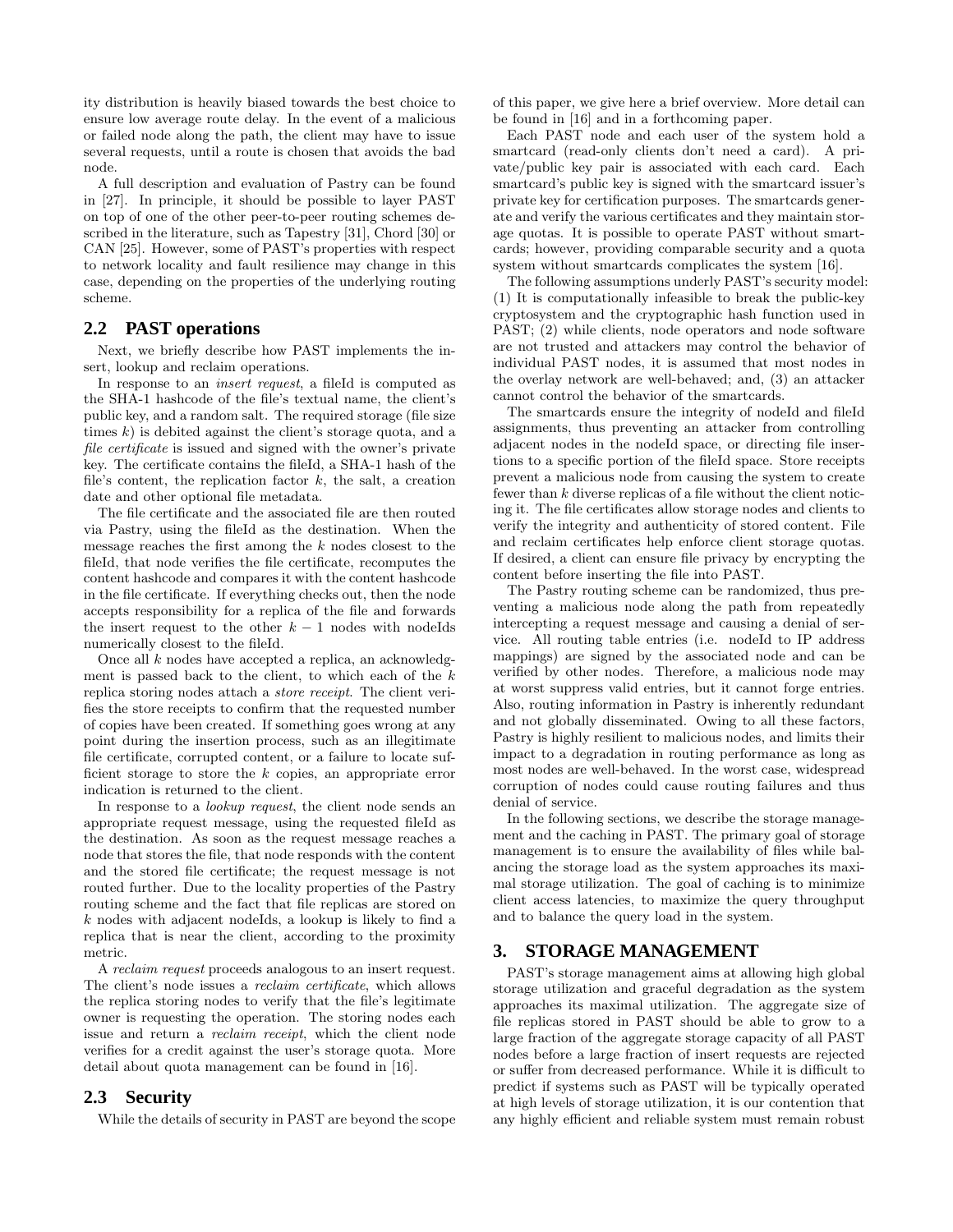in the event of extreme operating conditions.

In line with the overall decentralized architecture of PAST, an important design goal for the storage management is to rely only on local coordination among nodes with nearby nodeIds, to fully integrate storage management with file insertion, and to incur only modest performance overheads related to storage management.

The responsibilities of the storage management are to (1) balance the remaining free storage space among nodes in the PAST network as the system-wide storage utilization is approaching 100%; and, (2) to maintain the invariant that copies of each file are maintained by the  $k$  nodes with nodeIds closest to the fileId. Goals (1) and (2) appear to be conflicting, since requiring that a file is stored on  $k$  nodes closest to its fileId leaves no room for any explicit load balancing. PAST resolves this conflict in two ways.

First, PAST allows a node that is *not* one of the k numerically closest nodes to the fileId to alternatively store the file, if it is in the leaf set of one of those  $k$  nodes. This process is called replica diversion and its purpose is to accommodate differences in the storage capacity and utilization of nodes within a leaf set. Replica diversion must be done with care, to ensure that the file availability is not degraded.

Second, file diversion is performed when a node's entire leaf set is reaching capacity. Its purpose is to achieve more global load balancing across large portions of the nodeId space. A file is diverted to a different part of the nodeId space by choosing a different salt in the generation of its fileId.

In the rest of this section, we discuss causes of storage imbalance, state assumptions about per-node storage and then present the algorithms for replica and file diversion. Finally, we describe how the storage invariant is maintained in the presence of new node addition, node failure and recovery. An experimental evaluation of PAST's storage management follows in Section 5.

#### **3.1 Causes of storage load imbalance**

Recall that each PAST node maintains a leaf set, which contains the l nodes with nodeIds numerically closest to the given node  $(l/2$  with larger and  $l/2$  with smaller nodeIds). Normally, the replicas of a file are stored on the  $k$  nodes that are numerically closest to the fileId (k can be no larger than  $(l/2) + 1$ .

Consider the case where not all of the  $k$  closest nodes can accommodate a replica due to insufficient storage, but  $k$  nodes exist within the leaf sets of the  $k$  nodes that can accommodate the file. Such an imbalance in the available storage among the  $l + k$  nodes in the intersection of the  $k$ leaf sets can arise for several reasons:

• Due to statistical variation in the assignment of nodeIds and fileIds, the number of files assigned to each node may differ.

• The size distribution of inserted files may have high variance and may be heavy tailed.

• The storage capacity of individual PAST nodes differs.

Replica diversion aims at balancing the remaining free storage space among the nodes in each leaf set. In addition, as the global storage utilization of a PAST system increases, file diversion may also become necessary to balance the storage load among different portions of the nodeId space.

#### **3.2 Per-node storage**

We assume that the storage capacities of individual PAST nodes differ by no more than two orders of magnitude at a given time. The following discussion provides some justification for this assumption.

PAST nodes are likely to use the most cost effective hardware available at the time of their installation. At the time of this writing, this might be a PC with a small number of 60GB disk drives. Given that the size of the most cost effective disk size can be expected to double in no less than one year, a node with a typical, low-cost configuration at the time of its installation should remain viable for many years, i.e., its capacity should not drop below two orders of magnitude of the largest newly installed node.

Our assumption does not prevent the construction of sites that provide large-scale storage. Such a site would be configured as a cluster of logically separate PAST nodes with separate nodeIds. Whether the associated hardware is centralized (large multiprocessor node with RAID storage subsystem or cluster of PCs, each with a small number of attached disks) is irrelevant, although considerations of cost and fault resilience normally favor clusters of PCs. Even though the multiple nodes of a site are not administratively independent and may have correlated failures, the use of such sites does not significantly affect the average diversity of the nodes selected to store replicas of a given file, as long as the number of nodes in a site is very small compared to the total number of nodes in a PAST system.

PAST controls the distribution of per-node storage capacities by comparing the advertised storage capacity of a newly joining node with the average storage capacity of nodes in its leaf set. If the node is too large, it is asked to split and join under multiple nodeIds. If a node is too small, it is rejected. A node is free to advertise only a fraction of its actual disk space for use by PAST. The advertised capacity is used as the basis for the admission decision.

## **3.3 Replica diversion**

The purpose of replica diversion is to balance the remaining free storage space among the nodes in a leaf set. Replica diversion is accomplished as follows.

When an insert request message first reaches a node with a nodeId among the k numerically closest to the fileId, the node checks to see if it can accommodate a copy of the file in its local disk. If so, it stores the file, issues a store receipt, and forwards the message to the other  $k - 1$  nodes with nodeIds closest to the fileId. (Since these nodes must exist in the node's leaf set, the message can be forwarded directly). Each of these nodes in turn attempts to store a replica of the file and returns a store receipt.

If a node A cannot accommodate a copy locally, it considers replica diversion. For this purpose, A chooses a node B in its leaf set that is not among the k closest and does not already hold a diverted replica of the file. A asks B to store a copy on its behalf, then enters an entry for the file in its table with a pointer to  $B$ , and issues a store receipt as usual. We say that A has diverted a copy of the file to node B.

Care must be taken to ensure that a diverted replica contributes as much towards the overall availability of the file as a locally stored replica. In particular, we must ensure that  $(1)$  failure of node B causes the creation of a replacement replica, and that (2) the failure of node A does not render the replica stored on  $B$  inaccessible. If it did, then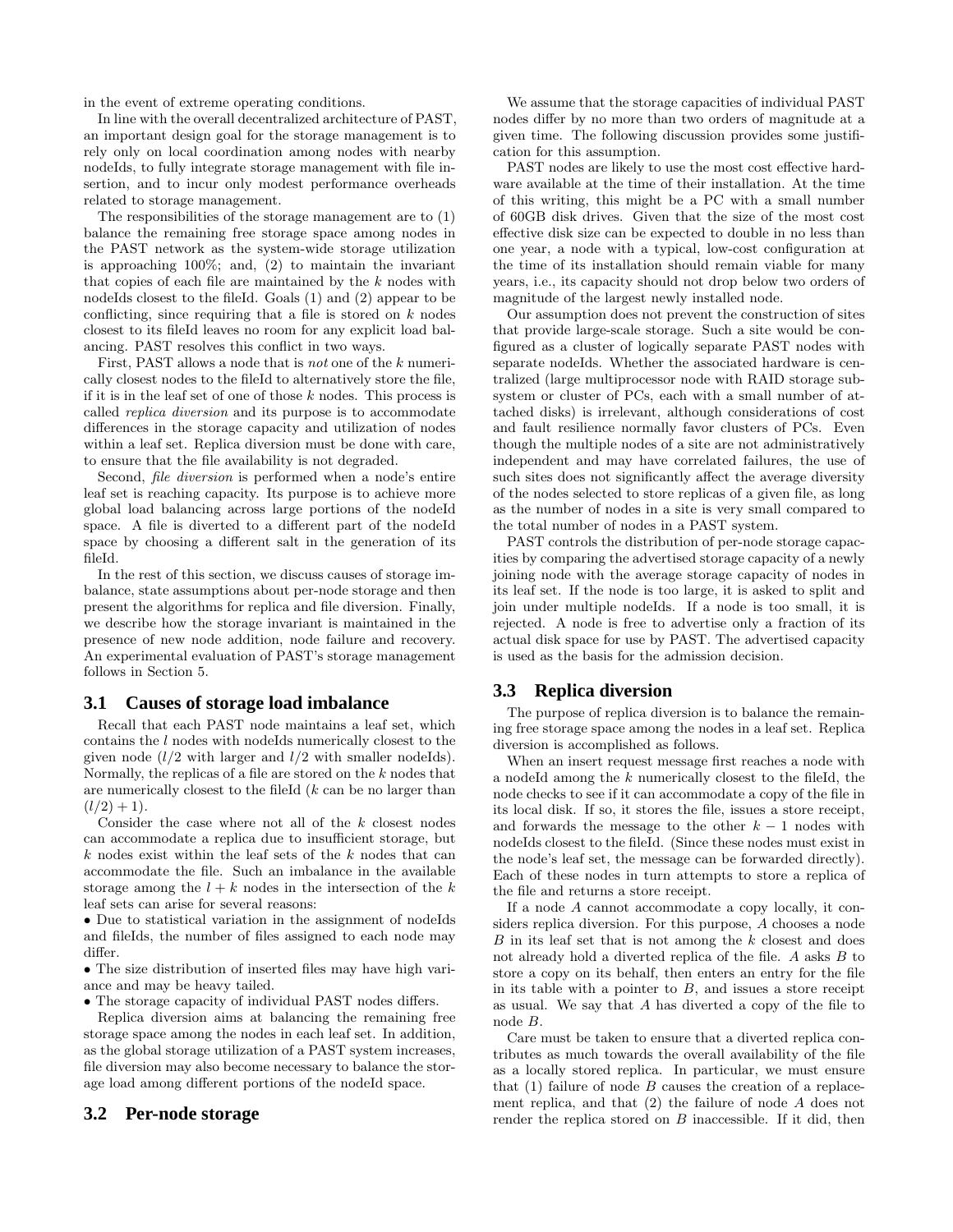every diverted replica would double the probability that all k replicas might be inaccessible. The node failure recovery procedure described in Section 3.5 ensures condition (1). Condition (2) can be achieved by entering a pointer to the replica stored on  $B$  into the file table of the node  $C$  with the  $k + 1$ th closest nodeId to the fileId.

If node  $A$  fails then node  $C$  still maintains a pointer to the replica stored on B, maintaining the invariant that the k closest nodes maintain either a replica or a reference to a distinct diverted replica. If node C fails then node A installs a reference on the now  $k + 1$ th closest node.

Results presented in Section 5 show that replica diversion achieves local storage space balancing and is necessary to achieve high overall storage utilization and graceful degradation as the PAST system reaches its storage capacity. The overhead of diverting a replica is an additional entry in the file tables of two nodes  $(A \text{ and } C, \text{ both entries pointing to})$ B), two additional RPCs during insert and one additional RPC during a lookup that reaches the diverted copy. To minimize the impact of replica diversion on PAST's performance, appropriate policies must be used to avoid unnecessary replica diversion.

#### *3.3.1 Policies*

We next describe the policies used in PAST to control replica diversion. There are three relevant policies, namely (1) acceptance of replicas into a node's local store, (2) selecting a node to store a diverted replica, and (3) deciding when to divert a file to a different part of the nodeId space. In choosing appropriate policies for replica diversion, the following considerations are relevant.

First, it is not necessary to balance the remaining free storage space among nodes as long as the utilization of all nodes is low. Doing so would have no advantage but incur the cost of replica diversion. Second, it is preferable to divert a large file rather than multiple small ones. Diverting large files not only reduces the insertion overhead of replica diversion for a given amount of free space that needs to be balanced; taking into account that workloads are often biased towards lookups of small files, it can also minimize the impact of the lookup overhead of replica diversion.

Third, a replica should always be diverted from a node whose remaining free space is significantly below average to a node whose free space is significantly above average; when the free space gets uniformly low in a leaf set, it is better to divert the file into another part of the nodeId space than to attempt to divert replicas at the risk of spreading locally high utilization to neighboring parts of the nodeId space.

The policy for accepting a replica by a node is based on the metric  $S_D/F_N$ , where  $S_D$  is the size of a file D and  $F_N$ is the remaining free storage space of a node  $N$ . In particular, a node N rejects a file D if  $S_D/F_N > t$ , i.e., D would consume more than a given fraction  $t$  of  $N$ 's remaining free space. Nodes that are among the  $k$  numerically closest to a fileId (primary replica stores) as well as nodes not among the k closest (diverted replica stores) use the same criterion, however, the former use a threshold  $t_{pri}$  while the latter use  $t_{div}$ , where  $t_{pri} > t_{div}$ .

There are several things to note about this policy. First, assuming that the average file size is much smaller than a node's average storage size, a PAST node accepts all but oversized files as long as its utilization is low. This property avoids unnecessary diversion while the node still has

plenty of space. Second, the policy discriminates against large files, and decreases the size threshold above which files get rejected as the node's utilization increases. This bias minimizes the number of diverted replicas and tends to divert large files first, while leaving room for small files. Third, the criterion for accepting diverted replicas is more restrictive than that for accepting primary replicas; this ensures that a node leaves some of its space for primary replicas, and that replicas are diverted to a node with significantly more free space.

A primary store node N that rejects a replica needs to select another node to hold the diverted replica. The policy is to choose the node with maximal remaining free space, among the nodes that are  $(a)$  in the leaf set of  $N$ ,  $(b)$  have a nodeId that is not also one of the  $k$  nodes closest to the fileId, and (c) do not already hold a diverted replica of the same file. This policy ensures that replicas are diverted to the node with the most free space, among the eligible nodes. Note that a selected node may reject the diverted replica based on the above mentioned policy for accepting replicas.

Finally, the policy for diverting an entire file into another part of the nodeId space is as follows. When one of the  $k$ nodes with nodeIds closest to the fileId declines to store its replica, and the node it then chooses to hold the diverted replica also declines, then the entire file is diverted. In this case, the nodes that have already stored a replica discard the replica, and a negative acknowledgment message is returned to the client node, causing a file diversion.

## **3.4 File diversion**

The purpose of file diversion is to balance the remaining free storage space among different portions of the nodeId space in PAST. When a file insert operation fails because the k nodes closest to the chosen fileId could not accommodate the file nor divert the replicas locally within their leaf set, a negative acknowledgment is returned to the client node. The client node in turn generates a new fileId using a different salt value and retries the insert operation.

A client node then repeats this process for up to three times. If, after four attempts the insert operation still fails, the operation is aborted and an insert failure is reported to the application. Such a failure indicates that the system was not able to locate the necessary space to store k copies of the file. In such cases, an application may choose to retry the operation with a smaller file size (e.g. by fragmenting the file) and/or a smaller number of replicas.

# **3.5 Maintaining replicas**

PAST maintains the invariant that k copies of each inserted file are maintained on different nodes within a leaf set. This is accomplished as follows.

First, recall that as part of the Pastry protocol, neighboring nodes in the nodeId space periodically exchange keepalive messages. If a node is unresponsive for a period  $T$ , it is presumed failed and Pastry triggers an adjustment of the leaf sets in all affected nodes. Specifically, each of the l nodes in the leaf set of the failed node removes the failed node from its leaf set and includes instead the live node with the next closest nodeId.

Second, when a new node joins the system or a previously failed node gets back on-line, a similar adjustment of the leaf set occurs in the l nodes that constitute the leaf set of the joining node. Here, the joining node is included and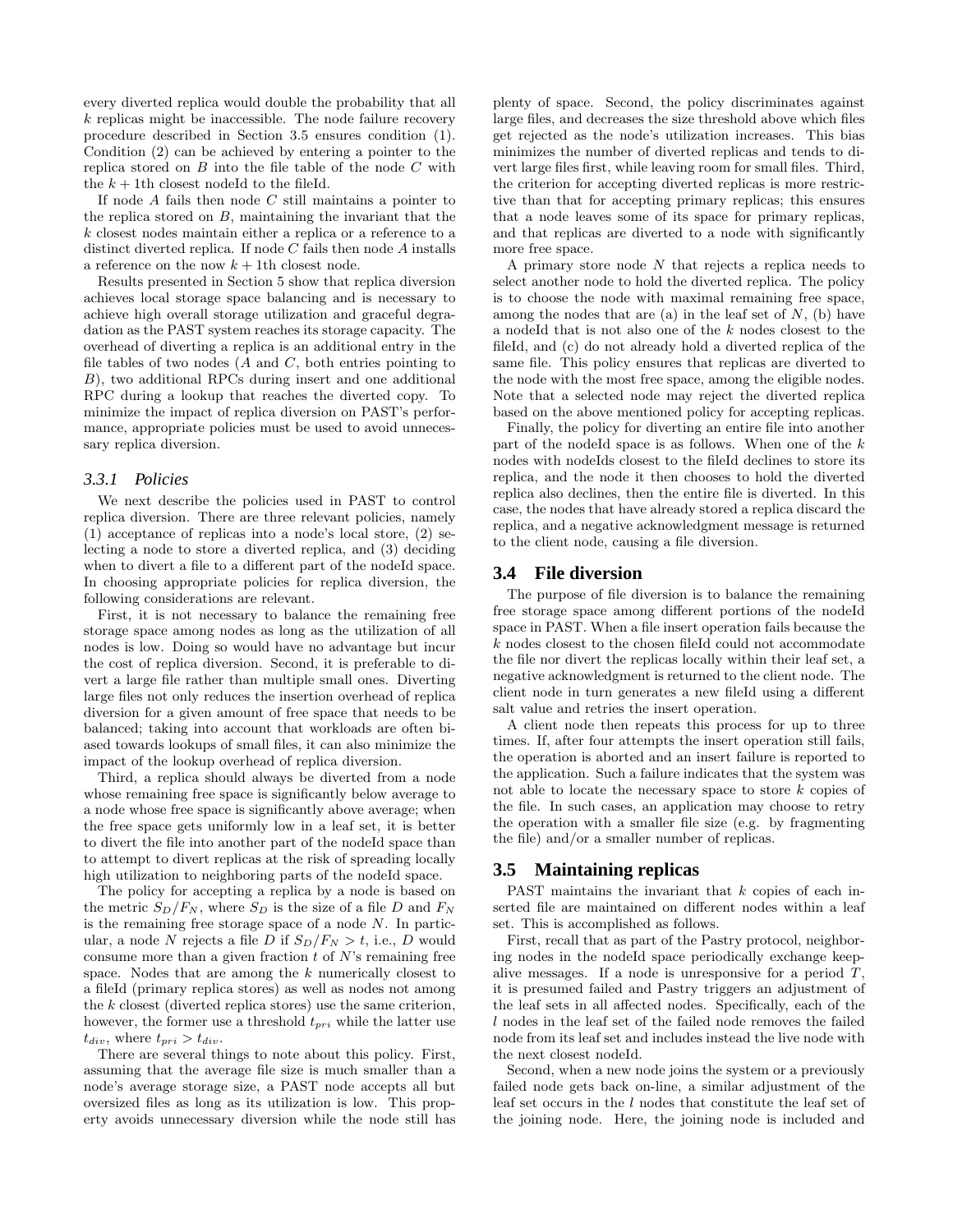another node is dropped from each of the previous leaf sets.

As part of these adjustments, a node may become one of the  $k$  closest nodes for certain files; the storage invariant requires such a node to acquire a replica of each such file, thus re-creating replicas that were previously held by the failed node. Similarly, a node may cease to be one of the  $k$ nodes for certain files; the invariant allows a node to discard such copies.

Given the current ratio of disk storage versus wide-area Internet bandwidth, it is time-consuming and inefficient for a node to request replicas of all files for which it has just become one of the k numerically closest nodes. This is particularly obvious in the case of a new node or a recovering node whose disk contents were lost as part of the failure. To solve this problem, the joining node may instead install a pointer in its file table, referring to the node that has just ceased to be one of the k numerically closest to the fileId, and requiring that node to keep the replica. This process is semantically identical to replica diversion, and the existing mechanisms to ensure availability are reused (see Section 3.3). The affected files can then be gradually migrated to the joining node as part of a background operation.

When a PAST network is growing, node additions may create the situation where a node that holds a diverted replica and the node that refers to that replica are no longer part of the same leaf set. Because such nodes are not automatically notified of each other's failure, they must explicitly exchange keep-alive messages to maintain the invariants. To minimize the associated overhead, affected replicas are gradually migrated to a node within the referring node's leaf set whenever possible.

Consider the case when a node fails and the storage utilization is so high that the remaining nodes in the leaf set are unable to store additional replicas. To allow PAST to maintain its storage invariants under these circumstances, a node asks the two most distant members of its leaf set (in the nodeId space) to locate a node in their respective leaf sets that can store the file. Since exactly half of the node's leaf set overlaps with each of these two nodes' leaf sets, a total of 2l nodes can be reached in this way. Should none of these nodes be able to accommodate the file, then it is unlikely that space can be found anywhere in the system, and the number of replicas may temporarily drop below k until more nodes or disk space become available.

The observant reader may have noticed at this point that maintaining  $k$  copies of a file in a PAST system with high utilization is only possible if the total amount of disk storage in the system does not decrease. If total disk storage were to decrease due to node and disk failures that were not eventually balanced by node and disk additions, then the system would eventually exhaust all of its storage. Beyond a certain point, the system would be unable to re-replicate files to make up for replicas lost due to node failures.

Maintaining adequate resources and utilization is a problem in systems like PAST that are not centrally managed. Any solution must provide strong incentives for users to balance their resource consumption with the resources they contribute to the system. PAST addresses this problem by maintaining storage quotas, thus ensuring that demand for storage cannot exceed the supply. A full discussion of these management and security aspects of PAST is beyond the scope of this paper.

## **3.6 File encoding**

Storing k complete copies of a file is not the most storageefficient method to achieve high availability. With Reed-Solomon encoding, for instance, adding  $m$  additional checksum blocks to n original data blocks (all of equal size) allows recovery from up to m losses of data or checksum blocks [23]. This reduces the storage overhead required to tolerate  $m$ failures from m to  $(m + n)/n$  times the file size. By fragmenting a file into a large number of data blocks, the storage overhead for availability can be made very small.

Independent of the encoding, storing fragments of a file at separate nodes (and thereby striping the file over several disks) can also improve bandwidth. However, these potential benefits must be weighed against the cost (in terms of latency, aggregate query and network load, and availability) of contacting several nodes to retrieve a file. This cost may outweigh the benefits for all but large files; exploring this option is future work. The storage management issues discussed in this paper, however, are largely orthogonal to the choice of file encoding and striping.

#### **4. CACHING**

In this section, we describe cache management in PAST. The goal of cache management is to minimize client access latencies (fetch distance), to maximize the query throughput and to balance the query load in the system. Note that because PAST is running on an overlay network, fetch distance is measured in terms of Pastry routing hops.

The k replicas of a file are maintained by PAST primarily for reasons of availability, although some degree of query load balancing and latency reduction results. To see this, recall that the  $k$  nodes with adjacent nodeIds that store copies of a file are likely to be widely dispersed and that Pastry is likely to route client lookup request to the replica closest to the client.

However, a highly popular file may demand many more than  $k$  replicas in order to sustain its lookup load while minimizing client latency and network traffic. Furthermore, if a file is popular among one or more local clusters of clients, it is advantageous to store a copy near each cluster. Creating and maintaining such additional copies is the task of cache management in PAST.

PAST nodes use the "unused" portion of their advertised disk space to cache files. Cached copies can be evicted and discarded at any time. In particular, when a node stores a new primary or redirected replica of a file, it typically evicts one or more cached files to make room for the replica. This approach has the advantage that unused disk space in PAST is used to improve performance; on the other hand, as the storage utilization of the system increases, cache performance degrades gracefully.

The cache insertion policy in PAST is as follows. A file that is routed through a node as part of a lookup or insert operation is inserted into the local disk cache if its size is less than a fraction c of the node's current cache size, i.e., the portion of the node's storage not currently used to store primary or diverted replicas.

The cache replacement policy used in PAST is based on the GreedyDual-Size (GD-S) policy, which was originally developed for caching Web proxies [11]. GD-S maintains a weight for each cached file. Upon insertion or use (cache hit), the weight  $H_d$  associated with a file d is set to  $c(d)/s(d)$ ,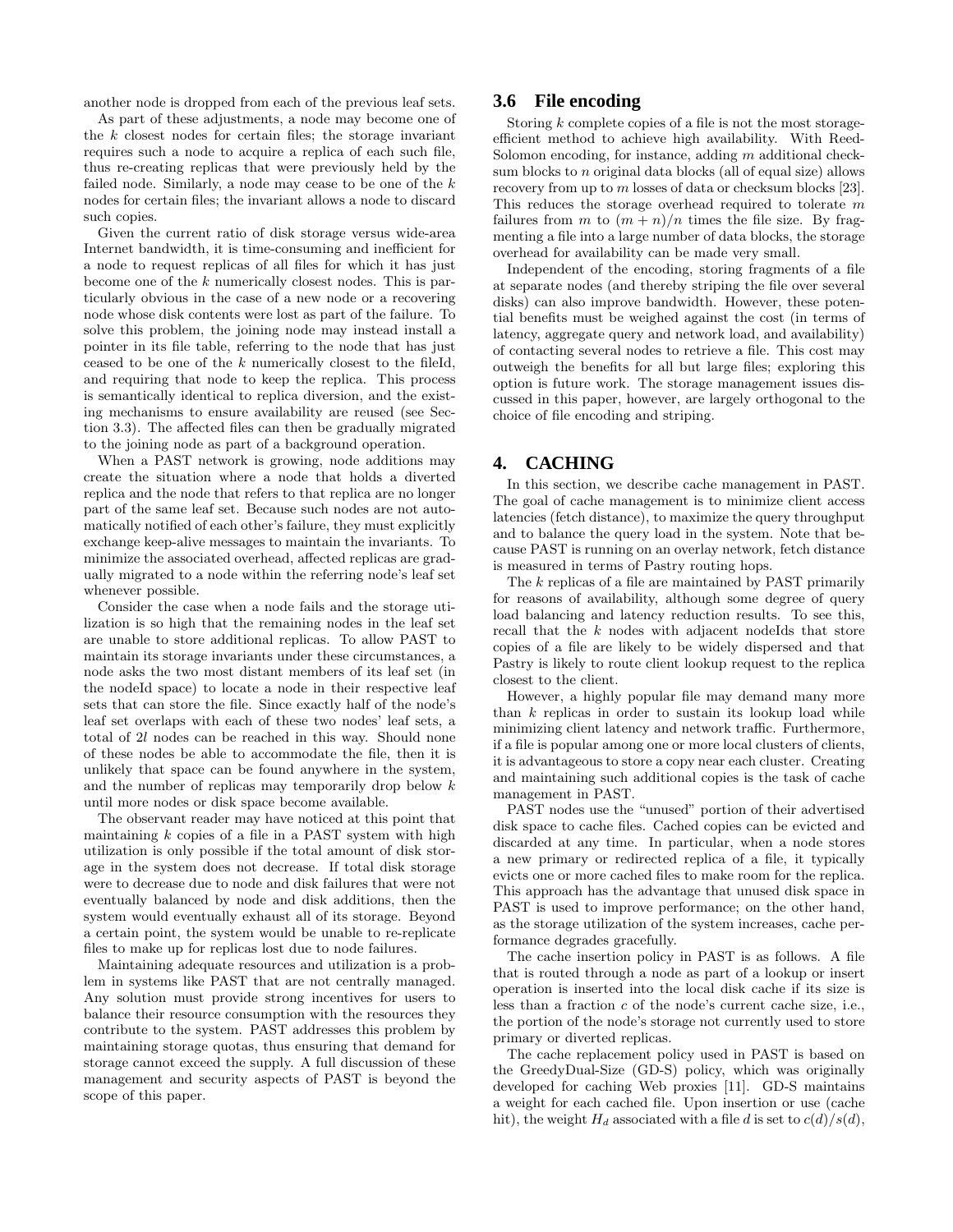where  $c(d)$  represents a cost associated with d, and  $s(d)$  is the size of the file d. When a file needs to be replaced, the file v is evicted whose  $H_v$  is minimal among all cached files. Then,  $H_v$  is subtracted from the H values of all remaining cached files. If the value of  $c(d)$  is set to one, the policy maximizes the cache hit rate. Results presented in Section 5 demonstrate the effectiveness of caching in PAST.

## **5. EXPERIMENTAL RESULTS**

In this section, we present experimental results obtained with a prototype implementation of PAST. The PAST node software was implemented in Java. To be able to perform experiments with large networks of Pastry nodes, we also implemented a network emulation environment, through which the instances of the node software communicate.

In all experiments reported in this paper, the Pastry nodes were configured to run in a single Java VM. This is largely transparent to the Pastry implementation—the Java runtime system automatically reduces communication among the Pastry nodes to local object invocations.

All experiments were performed on a quad-processor Compaq AlphaServer ES40 (500MHz 21264 Alpha CPUs) with 6 GBytes of main memory, running True64 UNIX, version 4.0F. The Pastry node software was implemented in Java and executed using Compaq's Java 2 SDK, version 1.2.2-6 and the Compaq FastVM, version 1.2.2-4.

It was verified that the storage invariants are maintained properly despite random node failures and recoveries. PAST is able to maintain these invariants as long as Pastry is able to maintain proper leaf sets, which is the case unless  $|l/2|$ nodes with adjacent nodeIds fail within a recovery period. The remaining experimental results are divided into those analyzing the effectiveness of the PAST storage management, and those examining the effectiveness of the caching used in PAST.

#### **5.1 Storage**

For the experiments exploring the storage management, two different workloads were used. The first consists of a set of 8 web proxy logs from  $NLANR<sup>3</sup>$  for 5th March 2001, which were truncated to contain 4,000,000 entries, referencing 1,863,055 unique URLs, totaling 18.7 GBytes of content, with a mean file size of 10,517 bytes, a median file size of 1,312 bytes, and a largest/smallest file size of 138 MBytes and 0 bytes, respectively. The second of the workloads was generated by combining file name and file size information from several file systems at the authors' home institutions. The files were sorted alphabetically by filename to provide an ordering. The trace contained 2,027,908 files with a combined file size of 166.6 GBytes, with a mean file size of 88,233 bytes, a median file size of 4,578 bytes, and a largest/smallest file size of 2.7 GBytes and 0 bytes, respectively.

Selecting an appropriate workload to evaluate a system like PAST is difficult, since workload traces for existing peer-to-peer systems are not available and relatively little is known about their characteristics [28]. We chose to use web proxy and filesystems workloads to evaluate storage management and caching in PAST. The file-size distributions

| Dist. | m  | σ    | Lower | Upper | Total    |
|-------|----|------|-------|-------|----------|
| name  |    |      | bound | bound | capacity |
| d1    | 27 | 10.8 |       | 51    | 61,009   |
| $d_2$ | 27 | 9.6  |       | 49    | 61,154   |
| d3    | 27 | 54.0 |       | 48    | 61,493   |
| d4    | 27 | 54.0 |       | 53    | 59,595   |

**Table 1: The parameters of four normal distributions of node storage sizes used in the experiments. All figures in MBytes.**

in the two workloads are very different and should bracket the range of size distributions likely to be encountered by PAST. For the purposes of evaluating caching, the locality properties in the web proxy log should give a rough idea of the locality one would expect of a PAST workload.

In all experiments, the number of replicas  $k$  for each file was fixed at 5, b was fixed at 4, and the number of PAST nodes was fixed at 2250. The number of replicas was chosen based on the measurements and analysis in [8], which considers availability of desktop computers in a corporate network environment. The storage space contributed by each PAST node was chosen from a truncated normal distribution with mean m, standard deviation  $\sigma$ , and with upper and lower limits at  $m + x\sigma$  and  $m - x\sigma$ , respectively.

Table 1 shows the values of m and  $\sigma$  for four distributions used in the first set of experiments. The lower and upper bounds indicate where the tails of the normal distribution were cut. In the case of  $d_1$  and  $d_2$ , the lower and upper bound was defined as  $m - 2.3\sigma$  and  $m + 2.3\sigma$ , respectively. For  $d_3$  and  $d_4$ , the lower and upper bound was fixed arbitrarily, and a large  $\sigma$  was used. We have also experimented with uniform distributions, and found that the results were not significantly affected.

The mean storage capacities of these distributions are approximately a factor of 1000 below what one might expect in practice. This scaling was necessary to experiment with high storage utilization and a substantial number of nodes, given that the workload traces available to us have only limited storage requirements. Notice that reducing the node storage capacity in this way makes storage management more difficult, so our results are conservative.

The first set of experiments use the NLANR traces. The eight separate web traces were combined, preserving the temporal ordering of the entries in each log to create a single log. The first 4,000,000 entries of that log were used in sequence, with the first appearance of a URL being used to insert the file into PAST, and with subsequent references to the same URL ignored. Unless otherwise stated, the node storage sizes were chosen from distribution  $d_1$ .

In the first experiment, both replica diversion and file diversion were disabled by setting the threshold<sup>4</sup> for primary replica stores to  $t_{pri} = 1$ , setting the threshold for the diverted replica stores to  $t_{div} = 0$  and by declaring a file insertion rejected upon the first insert failure (i.e., no re-salting). The purpose of this experiment is to demonstrate the need for explicit storage load balancing in PAST.

The entire web log trace was played against the PAST system. With no replica and file diversion, 51.1% of the file insertions failed and the global storage utilization of the

<sup>3</sup>National Laboratory for Applied Network Research, ftp://ircache.nlanr.net/Traces. National Science Foundation (grants NCR-9616602 and NCR-9521745).

<sup>&</sup>lt;sup>4</sup>Recall that file size/free storage space > threshold t for a file to be stored on a node.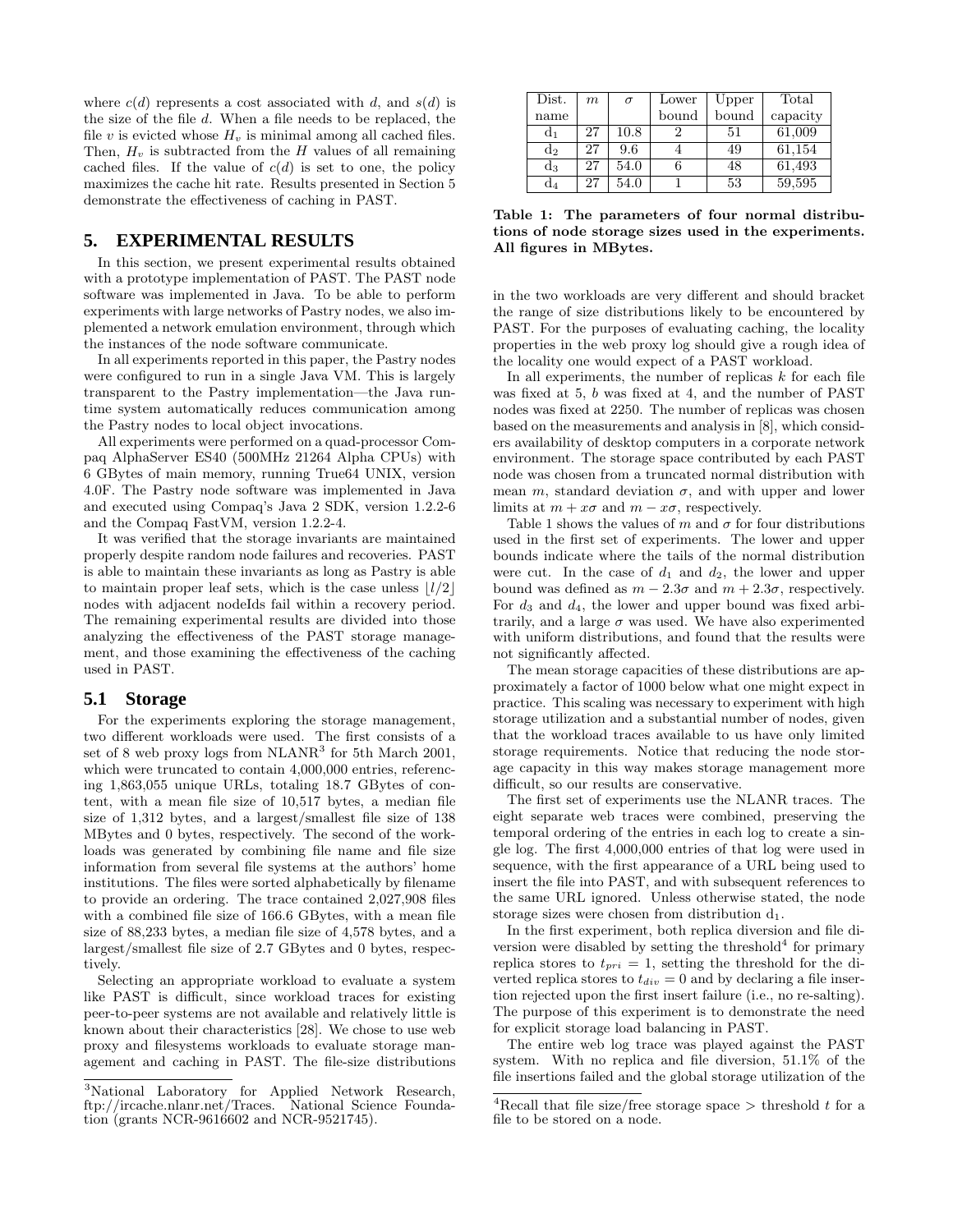PAST system at the end of the trace was only 60.8%. This clearly demonstrates the need for storage management in a system like PAST.

In Table 2 shows the results of the same experiment with file and replica diversion enabled,  $t_{pri} = 0.1$ ,  $t_{div} = 0.05$ , for the various distributions of storage node sizes, and for two settings of the leaf set size  $l$ , 16 and 32. The table shows the percentage of successful and unsuccessful inserts, "Success" and "Fail" respectively. The "File diversion" column shows the percentage of successful inserts that involved file diversion (possibly multiple times), and "Replica diversion" shows the fraction of stored replicas that were diverted. "Util" shows the global storage utilization of the PAST system at the end of the trace.

| Dist.<br>Name | Succeed  | Fail    | File<br>diversion | Replica<br>diversion | Util. |  |  |  |
|---------------|----------|---------|-------------------|----------------------|-------|--|--|--|
|               | $l = 16$ |         |                   |                      |       |  |  |  |
| $d_1$         | 97.6%    | $2.4\%$ | $8.4\%$           | 14.8%                | 94.9% |  |  |  |
| $d_2$         | 97.8%    | $2.2\%$ | $8.0\%$           | 13.7%                | 94.8% |  |  |  |
| $d_3$         | 96.9%    | $3.1\%$ | $8.2\%$           | 17.7%                | 94.0% |  |  |  |
| $d_4$         | 94.5%    | 5.5%    | 10.2%             | 22.2%                | 94.1% |  |  |  |
| $l=32$        |          |         |                   |                      |       |  |  |  |
| $d_1$         | 99.3%    | $0.7\%$ | 3.5%              | 16.1%                | 98.2% |  |  |  |
| $d_2$         | 99.4%    | $0.6\%$ | $3.3\%$           | 15.0%                | 98.1% |  |  |  |
| $d_3$         | 99.4%    | $0.6\%$ | 3.1%              | $18.5\%$             | 98.1% |  |  |  |
| $d_4$         | 97.9%    | 2.1%    | 4.1%              | 23.3%                | 99.3% |  |  |  |

**Table 2: Effects of varying the storage distribution** and leaf set size, when  $t_{pri} = 0.1$  and  $t_{div} = 0.05$ .

The results in Table 2 show that the storage management in PAST is highly effective. Compared to the results with no replica or file diversion, the utilization has risen from 60.8% to > 94% and > 98% with  $l = 16$  and  $l = 32$ , respectively. Furthermore, the distribution of node storage sizes has only a minor impact on the performance of PAST, for the set of distributions used in this experiment. As the number of small nodes increases in  $d_3$  and  $d_4$ , the number of replica diversions and, to a lesser degree, the number of file diversions increases, which is expected.

There is a noticeable increase in the performance when the leaf set size is increased from 16 to 32. This is because a larger leaf set increases the scope for local load balancing. With the storage size distributions used in our experiments, increasing the leaf set size beyond 32 yields no further increase in performance, but does increase the cost of PAST node arrival and departure. Therefore, for the remainder of the experiments a leaf set size  $(l)$  of 32 is used.

The next set of experiments examines the sensitivity of our results to the setting of the parameters  $t_{pri}$  and  $t_{div}$ , which control replica and file diversion. In the first of these experiments, the value of  $t_{pri}$  was varied between 0.05 and 0.5 while keeping  $t_{div}$  constant at 0.05 and using  $d_1$  as the node storage size distribution. Table 3 shows the results.

Figure 2 shows the cumulative failure ratio versus storage utilization for the same experiment. The cumulative failure ratio is defined as the ratio of all failed file insertions over all file insertions that occurred up to the point where the given storage utilization was reached. This data, in conjunction with Table 3, shows that as  $t_{pri}$  is increased, fewer files are successfully inserted, but higher storage utilization is achieved. This can be explained by considering that, in

| $t_{pri}$ | Succeed   | Fail     | File    | Replica | Util.    |
|-----------|-----------|----------|---------|---------|----------|
|           |           |          | divers. | divers. |          |
| 0.5       | 88.02\%   | 11.98%   | 4.43\%  | 18.80%  | $99.7\%$ |
| 0.2       | 96.57%    | $3.43\%$ | 4.41\%  | 18.13%  | $99.4\%$ |
| 0.1       | 99.34\%   | $0.66\%$ | 3.47\%  | 16.10\% | 98.2%    |
| 0.05      | $99.73\%$ | $0.27\%$ | 2.17\%  | 12.86%  | 97.4%    |

**Table 3: Insertion statistics and utilization of PAST** as  $t_{pri}$  is varied and  $t_{div} = 0.05$ .

general, the lower the value of  $t_{pri}$  the less likely it is that a large file can be stored on a particular PAST node. Many small files can be stored in place of one large file; therefore, the number of files stored increases as  $t_{pri}$  decreases, but the utilization drops because large files are being rejected at low utilization levels. Therefore, when the storage utilization is low, a higher rate of insertion failure is observed for smaller values of  $t_{pri}$ .



**Figure 2: Cumulative failure ratio versus storage** utilization achieved by varying the  $t_{pri}$  parameter **and**  $t_{div} = 0.05$ .

Table 4 shows the effect of varying the  $t_{div}$  parameter between 0.1 and 0.005, when  $t_{pri} = 0.1$  and storage size distribution  $d_1$  is used. Figure 3 shows the cumulative failure ratio versus storage utilization for the same experiments. As in the experiment varying  $t_{pri}$ , as the value of  $t_{div}$  is increased the storage utilization improves, but fewer insertions complete successfully, for the same reasons.

| $t_{div}$ | Succeed | Fail     | File     | Replica | Util.               |
|-----------|---------|----------|----------|---------|---------------------|
|           |         |          | divers.  | divers. |                     |
| 0.1       | 93.72\% | $6.28\%$ | 5.07%    | 13.81\% | 99.8%               |
| 0.05      | 99.33%  | $0.66\%$ | $3.47\%$ | 16.10%  | 98.2%               |
| 0.01      | 99.76%  | $0.24\%$ | $0.53\%$ | 15.20%  | $93.1\%$            |
| 0.005     | 99.57%  | $0.43\%$ | $0.53\%$ | 14.72\% | $90.\overline{5\%}$ |

**Table 4: Insertion statistics and utilization of PAST** as  $t_{div}$  is varied and  $t_{pri} = 0.1$ .

We repeated the sensitivity experiments using the filesystem trace and, despite the different file size distribution in that trace, the results were similar. Based on these experiments, we conclude that  $t_{pri} = 0.1$  and  $t_{div} = 0.05$  provide a good balance between maximal storage utilization and a low file insertion failure rate at low storage utilization.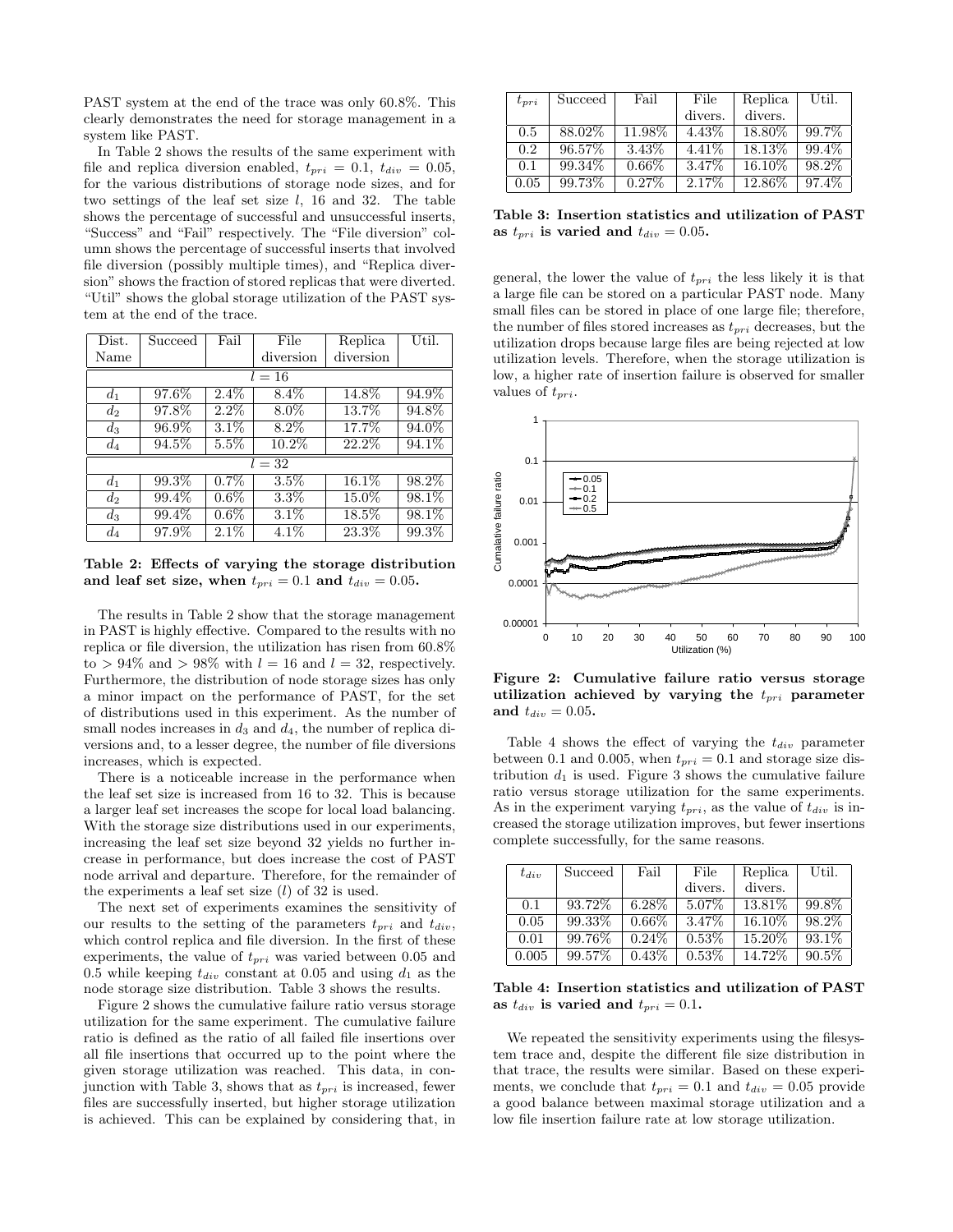

**Figure 3: Cumulative failure ratio versus storage** utilization achieved by varying the  $t_{div}$  parameter **and**  $t_{pri} = 0.1$ **.** 

The next set of results explore in more detail at what utilization levels the file diversion and replica diversion begin to impact on PAST's performance. Figure 4 shows the percentage of inserted files that are diverted once, twice or three times, and the cumulative failure ratio versus storage utilization. The results show that file diversions are negligible as long as storage utilization is below 83%. A maximum of three file diversion attempts are made before an insertion is considered failed.



**Figure 4: Ratio of file diversions and cumulative insertion failures versus storage utilization,**  $t_{pri} = 0.1$ **and**  $t_{div} = 0.05$ .

Figure 5 shows the ratio of replicas that are diverted to the total replicas stored in PAST, versus storage utilization. As can be seen, the number of diverted replicas remains small even at high utilization; at 80% utilization less than 10% of the replicas stored in PAST are diverted replicas. These last two sets of results show that the overhead imposed by replica and file diversion is moderate as long as the utilization is less than about 95%. Even at higher utilization the overhead remains acceptable.

The next result shows the size distribution of the files that could not be inserted into PAST, as a function of utilization. Figure 6 shows a scatter plot of insertion failures by file size (left vertical axis) versus utilization level at which the failure occurred. Also shown is the fraction of failed insertions ver-



**Figure 5: Cumulative ratio of replica diversions versus storage utilization, when**  $t_{pri} = 0.1$  **and**  $t_{div} = 0.05$ .

sus utilization (right vertical axis). In the graph, files larger than the lower bound of the storage-capacity distribution are not shown; in the NLANR trace, 6 files are larger than the upper storage capacity bound, 20 are larger than the mean storage capacity, and 964 are larger than the lower storage capacity bound. The number of files larger than the lower storage capacity bound that were successfully inserted was 9. None of the files larger than the mean storage capacity were successfully inserted.



**Figure 6: File insertion failures versus storage utilization for the NLANR trace, when**  $t_{pri} = 0.1$ ,  $t_{div} = 0.05$ .

Figure 6 shows that as the storage utilization increases, smaller files fail to be inserted. However, the utilization reaches 90.5% before a file of average size (10,517 bytes) is rejected for the first time. Up until just over 80% utilization no files smaller than 0.5 MBytes (e.g., 25% of the minimal node storage capacity) is rejected. Moreover, the total rate of failed insertions is extremely small at a utilization below 90%, and even at 95% utilization the total rate of failures is below 0.05, reaching 0.25 at 98%.

Having shown the properties of PAST using the NLANR traces, we now consider results using the filesystem workload. The total size of all the files in that workload is significantly larger than in the NLANR web proxy trace. The same number of PAST nodes (2250) is used in the experiments, therefore the storage capacity contributed by each node has to be increased. For this experiment, we used  $d_1$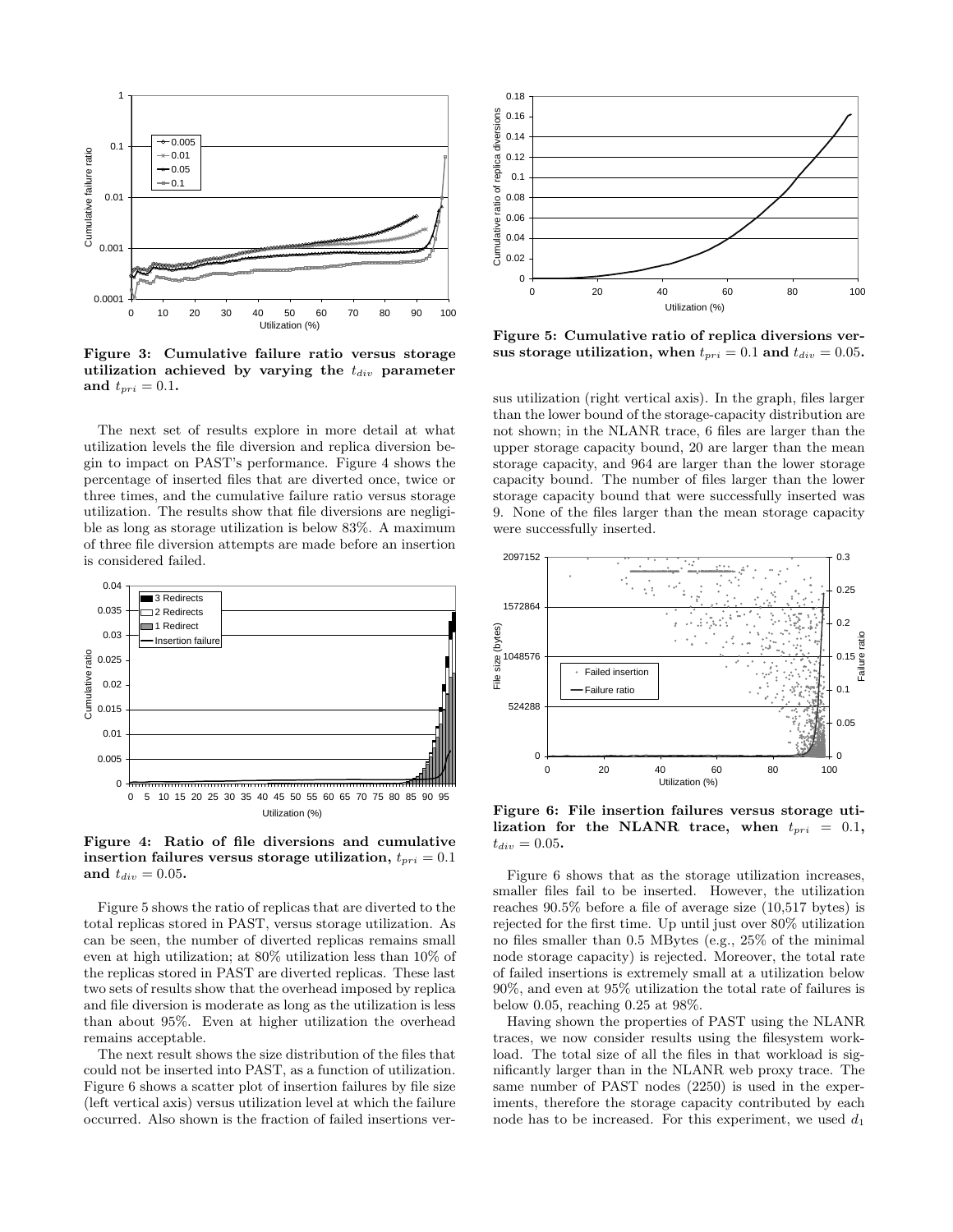to generate the storage capacities, but increased the storage capacity of each node by a factor of 10. The resulting lower/upper bound on storage capacity is 20 Mbytes and 510 Mbytes, respectively, whilst the mean is 270 Mbytes. The total storage capacity of the 2250 nodes is 596 GBytes.

Figure 7 shows results of the same experiment as Figure 6, but using the filesystem workload. As before, files larger than the smallest storage capacity are not shown; in the filesystem load, 3 files are larger than the upper storage capacity, 11 are larger than the mean storage capacity, and 679 are larger than the lower storage capacity bound. The number of files larger than the smallest storage capacity that were successfully inserted was 23, and none of the files larger than the mean storage capacity were inserted successfully.



**Figure 7: File insertion failures versus storage utilization for the filesystem workload, when**  $t_{pri} = 0.1$ ,  $t_{div} = 0.05$ .

# **5.2 Caching**

The results presented in this section demonstrate the impact of caching in PAST. Our experiment uses the NLANR trace. The trace contains 775 unique clients, which are mapped onto PAST nodes such that a request from a client in the trace is issued from the corresponding PAST node. The mapping is achieved as follows. There are eight individual web proxy traces which are combined, preserving temporal ordering to create the single trace used in the experiment. These eight traces come from top-level proxy servers distributed geographically across the USA. When a new client identifier is found in a trace, a new node is assigned to it in such a way to ensure that requests from the same trace are issued from PAST nodes that are close to each other in our emulated network.

The first time a URL is seen in the trace, the referenced file is inserted into PAST; subsequent occurrences of the URL cause a lookup to be performed. Both the insertion and lookup are performed from the PAST node that matches the client identifier for the operation in the trace. Files are cached at PAST nodes during successful insertions and during successful lookups, on all the nodes through which the request is routed. The c parameter is set to 1. As before, the experiment uses 2250 PAST nodes with the  $d_1$  storage capacity distribution,  $t_{pri} = 0.1$  and  $t_{div} = 0.05$ .

Figure 8 shows both the number of routing hops required to perform a successful lookup and the global cache hit ratio versus utilization. The GreedyDual-Size (GD-S) policy described in Section 4 is used. For comparison, we also include



**Figure 8: Global cache hit ratio and average number of message hops versus utilization using Least-Recently-Used (LRU), GreedyDual-Size (GD-S**), and no caching, with  $t_{pri} = 0.1$  and  $t_{div} = 0.05$ .

results with the Least-Recently-Used (LRU) policy.

When the caching is disabled, the number of routing hops on average required is constant to about 70% utilization and then begins to rise slightly. This is due to replica diversion occurring; therefore, on a small percentage of the lookups a diverted replica is retrieved, adding an extra routing hop. It should be noted that  $\lceil log_{16} 2250 \rceil = 3$ . The global cache hit rate for both the LRU and the GD-S algorithms decreases as storage utilization increases. Because of the Zipf-like distribution of web requests [10], it is likely that a small number of files are being requested very often. Therefore, when the system has low utilization, these files are likely to be widely cached. As the storage utilization increases, and the number of files increases, the caches begin to replace some files. This leads to the global cache hit rate dropping.

The average number of routing hops for both LRU and GD-S indicates the performance benefits of caching, in terms of client latency and network traffic. At low storage utilization, clearly the files are being cached in the network close to where they are requested. As the global cache hit ratio lowers with increasing storage utilization, the average number of routing hops increases. However, even at a storage utilization of 99%, the average number of hops is below the result with no caching. This is likely because the file sizes in the proxy trace have a median value of only 1,312 bytes; hence, even at high storage utilization there is capacity to cache these small files. In terms of global cache hit ratio and average number of routing hops, GD-S performs better than LRU.

We have deliberately reported lookup performance in terms of the number of Pastry routing hops, because actual lookup delays strongly depend on per-hop network delays. To give an indication of actual delays cause by PAST itself, retrieving a 1KB file from a node one Pastry hop away on a LAN takes approximately 25ms. This result can likely be improved substantially with appropriate performance tuning in our prototype implementation.

# **6. RELATED WORK**

There are currently several peer-to-peer systems in use, and many more are under development. Among the most prominent are file sharing facilities, such as Gnutella [2] and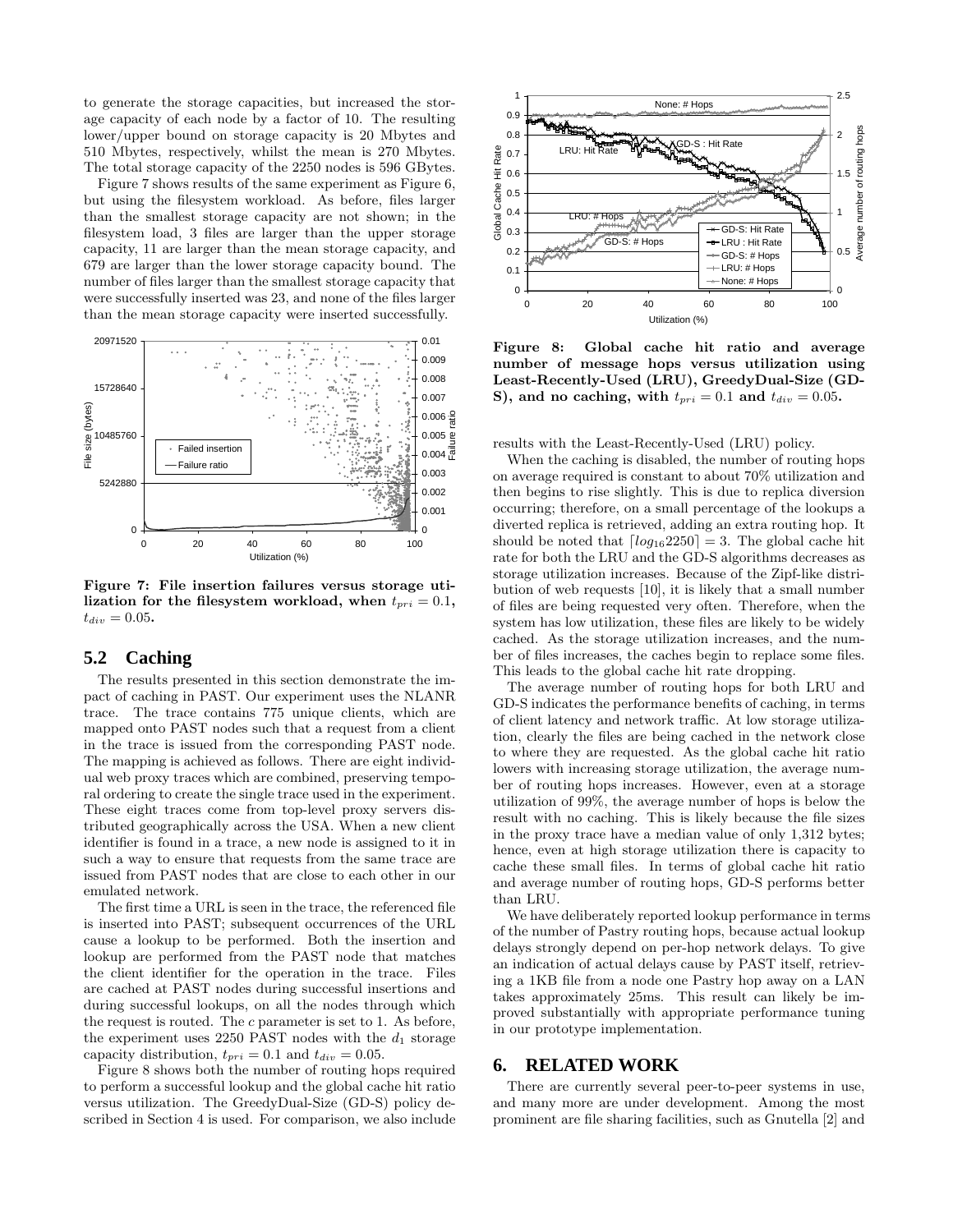Freenet [13]. The Napster [1] music exchange service provided much of the original motivation for peer-to-peer systems, but it is not a pure peer-to-peer system because its database is centralized. All three systems are primarily intended for the large-scale sharing of data files; persistence and reliable content location are not guaranteed or necessary in this environment.

In comparison, PAST aims at combining the scalability and self-organization of systems like FreeNet with the strong persistence and reliability expected of an archival storage system. In this regard, it is more closely related with projects like OceanStore [20], FarSite [8], FreeHaven [15], and Eternity [5]. FreeNet, FreeHaven and Eternity are more focused on providing strong anonymity and anti-censorship.

OceanStore provides a global, transactional, persistent storage service that supports serializable updates on widely replicated and nomadic data. In contrast, PAST provides a simple, lean storage abstraction for persistent, immutable files with the intention that more sophisticated storage semantics (e.g., mutable files) be built on top of PAST if needed.

Unlike PAST, FarSite has traditional filesystem semantics. A distributed directory service is used in FarSite to locate content; this is different from PAST's Pastry scheme, which integrates content location and routing. Currently, there is no published scalability analysis of FarSite. Every node maintains a partial list of the live nodes, from which it chooses nodes that should store replicas. Much of FarSite's design is motivated by a feasibility study that measures a corporate LAN [8]; some of its assumptions may not hold in a wide-area environment.

Pastry, along with Tapestry [31], Chord [30] and CAN [25], represent a second generation of peer-to-peer routing and location schemes that were inspired by the pioneering work of systems like FreeNet and Gnutella. Unlike that earlier work, they guarantee a definite answer to a query in a bounded number of network hops, while retaining the scalability of FreeNet and the self-organizing properties of both FreeNet and Gnutella.

Pastry and Tapestry bear some similarity to the work by Plaxton et al [24]. The approach of routing based on address prefixes, which can be viewed as a generalization of hypercube routing, is common to all three schemes. However, in the Plaxton scheme there is a special node associated with each file, which forms a single point of failure. Also, Plaxton does not handle automatic node integration and failure recovery, i.e., it is not self-organizing. Pastry and Tapestry differ in their approach to achieving network locality and to replicating objects, and Pastry appears to be less complex.

The Chord protocol is closely related to both Pastry and Tapestry, but instead of routing towards nodes that share successively longer address prefixes with the destination, Chord forwards messages based on numerical difference with the destination address. Unlike Pastry and Tapestry, Chord makes no explicit effort to achieve good network locality.

CAN routes messages in a  $d$ -dimensional space, where each node maintains a routing table with  $O(d)$  entries and any node can be reached in  $O(dN^{1/d})$  routing hops. Unlike Pastry, the routing table does not grow with the network size, but the number of routing hops grows faster than  $log N$ .

CFS [14] is a decentralized, cooperative read-only storage system. Like PAST, it is built on top of a peer-to-peer routing and lookup substrate, in this case Chord. Unlike PAST, it is intended solely as a file sharing medium, and thus provides only weak persistence. CFS storage is block-oriented and a conventional UNIX-like filesystem is layered on top of it. Each block is stored on multiple nodes with adjacent Chord node ids and popular blocks can be cached at additional nodes, similar to the way entire files are stored in PAST. Compared to PAST, this increases file retrieval overhead, as each file data and metadata block must be located using a separate Chord lookup. On the other hand, CFS permits parallel block retrievals, which benefits large files.

CFS's design assumes an abundance of free disk space. Combined with its block orientation and weak persistence, this simplifies its storage management, when compared to a system like PAST. To accomodate nodes with more than the minimal storage size, CFS relies on hosting multiple logical nodes per physical nodes, each with a separate Chord id. PAST uses this technique only for nodes whose storage size exceeds the minimal size by more than two orders of magnitude. For both Chord and Pastry, the overhead of maintaining state for multiple logical nodes increases proportionally.

xFS [6] is a serverless filesystem. While it shares its decentralized architecture with peer-to-peer systems like PAST, it is intended as a general-purpose filesystem serving a single organization within a LAN. As such, its design goals and assumptions with respect to performance, network characteristics, security, and administration are very different from PAST's. More loosely related is work on overlay networks [17], ad hoc network routing [7, 22], naming [3, 9, 12, 21, 26, 29] and Web content replication [4, 18, 19].

## **7. CONCLUSION**

We presented the design and evaluation of PAST, an Internet based global peer-to-peer storage utility, with a focus on PAST's storage management and caching. Storage nodes and files in PAST are each assigned uniformly distributed identifiers, and replicas of a files are stored at the  $k$  nodes whose nodeIds are numerically closest to the file's fileId. Our results show that the storage load balance provided by this statistical assignment is insufficient to achieve high global storage utilization, given typical file size distributions and non-uniform storage node capacities.

We present a storage management scheme that allows the PAST system to achieve high utilization while rejecting few file insert requests. The scheme relies only on local coordination among the nodes in a leaf set, and imposes little overhead. Detailed experimental results show that the scheme allow PAST to achieve global storage utilization in excess of 98%. Moreover, the rate of failed file insertions remains below 5% at 95% storage utilization and failed insertions are heavily biased towards large files. Furthermore, we describe and evaluate the caching in PAST, which allows any node to retain an additional copy of a file. We show that caching is effective in achieving load balancing, and that it reduces fetch distance and network traffic.

## **Acknowledgments**

We would like to thank Miguel Castro, Marvin Theimer, Dan Wallach, the anonymous reviewers and our shepherd Andrew Myers for their useful comments and feedback. Peter Druschel thanks Microsoft Research, Cambridge, UK, and the Massachussetts Institute of Technology for their